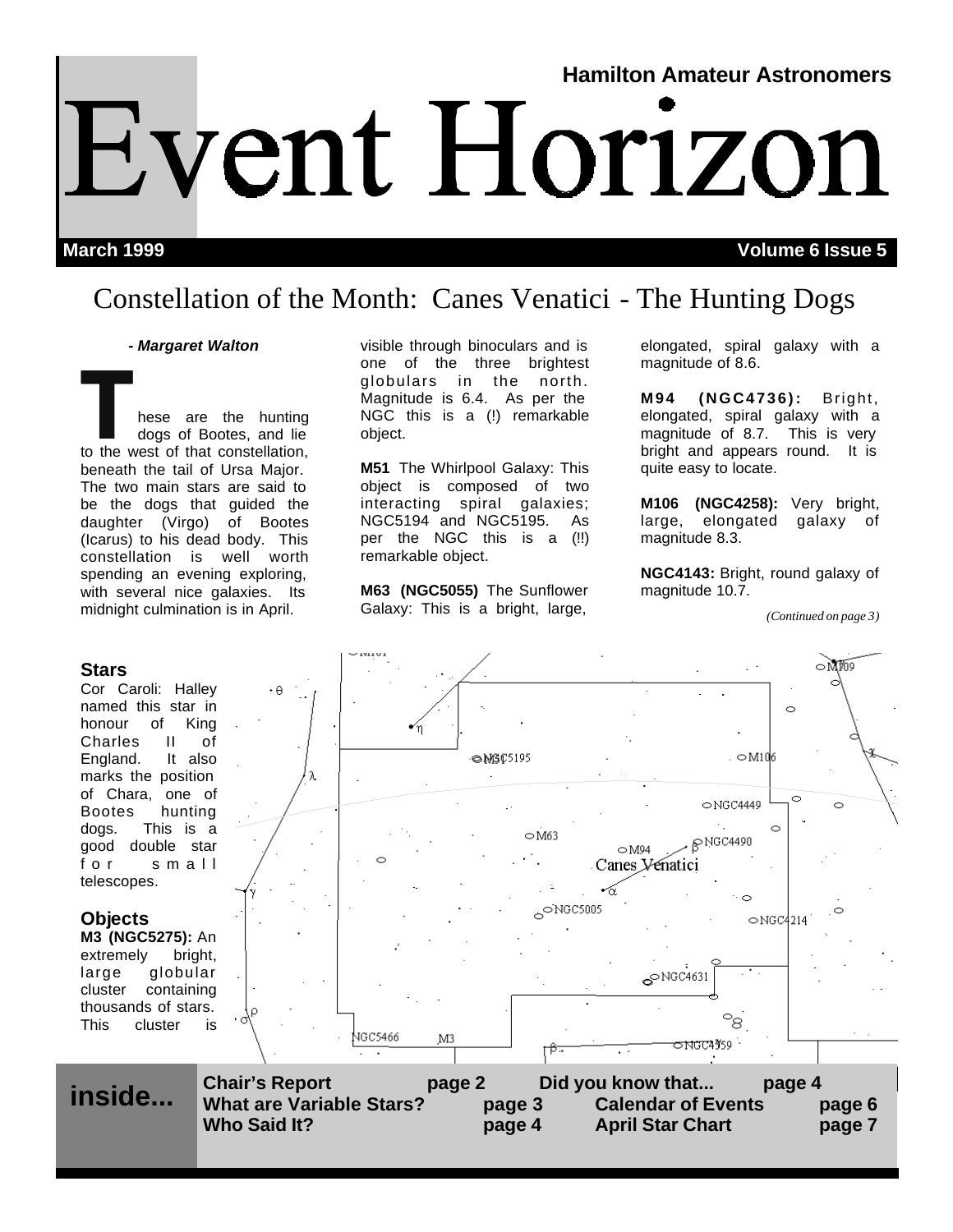## **Chair's Report**

**On** March the 4<sup>th</sup> the Hamilton Centre of the RASC held their monthly meeting at  $4<sup>th</sup>$  the Hamilton Centre of the Saltfleet High School. One of the evening's activities was a tour of the new observatory that I last mentioned in the January newsletter. After the meeting adjourned we were split into groups of eight and patiently waited for our turn to go into the observatory that is located on the roof of the school. Carmen Martino, Chair of the Science Department of Saltfleet High School, was operating the scope for us. The telescope, housed in their 12 ft Ash dome, is a Meade 16" LX200 equipped with a CCD camera. For those of you not familiar with the LX200 series of scopes it is a Schmidt-Cassegrain design and comes equipped with a computer to locate and track objects. As I mentioned previously, the HAA will have access to this observatory one day a week. (I have requested that we get the clear days.) I expect that we will be setting up activities for the HAA at the site sometime this spring.

As usual I have some web sites for you to check out this month. I'm sure most of you have seen examples of bad astronomy information being handed out to the public via radio, television, the web, et cetera. To quote the author of the website located at *http://www.badastronomy.*

*com/*, "The Bad Astronomy web pages are devoted to airing out myths and misconceptions in astronomy and related topics.". The next two sites were chosen because I recently had someone ask if I knew where to get plans for a Barn Door mount. This is sometimes called a Haig or Scotch mount. A Barn Door mount is a device that you place between your camera and tripod to compensate for the Earth's rotation in long exposure astrophotos. The first site, at *http:// www.u-net.com/ph/mas/projects/ scotch/scotch.htm*, is titled *A Quartz Controlled Scotch Mount* and has some excellent information on building and using a simple motorized mount. The next site at *http://www.meteor.dotstar.net/haig. htm* is one of the ugliest I've seen. However, it does have some good plans for building a manual Barn Door mount.

I'm sure that this will be mentioned elsewhere in the newsletter but it is worth repeating; the April meeting will not be held on the second Friday but on the  $16<sup>th</sup>$  instead due to a booking conflict at the Spectator building. Dr. Ralph Pudritz will be talking to us on "The Golden Age of Astronomy: Will Canada be in it?".

> *Stewart Attlesey attlesey@interlog.com*



**External Structure 1.5 Feb**<br>
publication of the Hamilton Amateur Astronomers (HAA).

The HAA is an amateur astronomy club dedicated to the promotion and enjoyment of astronomy for people of all ages and experience levels

The cost of the subscription is included in the \$15 individual or \$20 family membership fee for the year. Event Horizon is published a minimum of 10 times a year.

#### **HAA Council**

| Chair                     | <b>Stewart Attlesey</b> |
|---------------------------|-------------------------|
| Second Chair              | Doug Welch              |
| Secretary                 | Marg Walton             |
| Treasurer                 | Barbara Wight           |
| Obs. Dir                  | Rob Roy                 |
| Editor                    | Rosa Assalone           |
| Membership Dir. Ev Rilett |                         |
| <b>HAJA</b> Coord         | Rosa Assalone           |

#### **Councillors**

 Ann Tekatch Ray Badgerow Steve Barnes John McCloy Gary Sutton

**Web Site**

**http://www.science.mcmaster.ca/HAA/** 

## Editor's Report

**Note that the next general**<br>
meeting is Friday, April<br>
16th, 1999. Of course, this means meeting is Friday, April that everyone has a bonus week in which to write articles for the April *Event Horizon*.

Thanks to everyone who submitted articles for this issue. If **you** want to write something for the next issue, remember that all articles are welcomed.

Send articles to me via e-mail or mail them via regular mail.

> *Rosa Assalone 540-8793 assalor@mcmaster.ca*

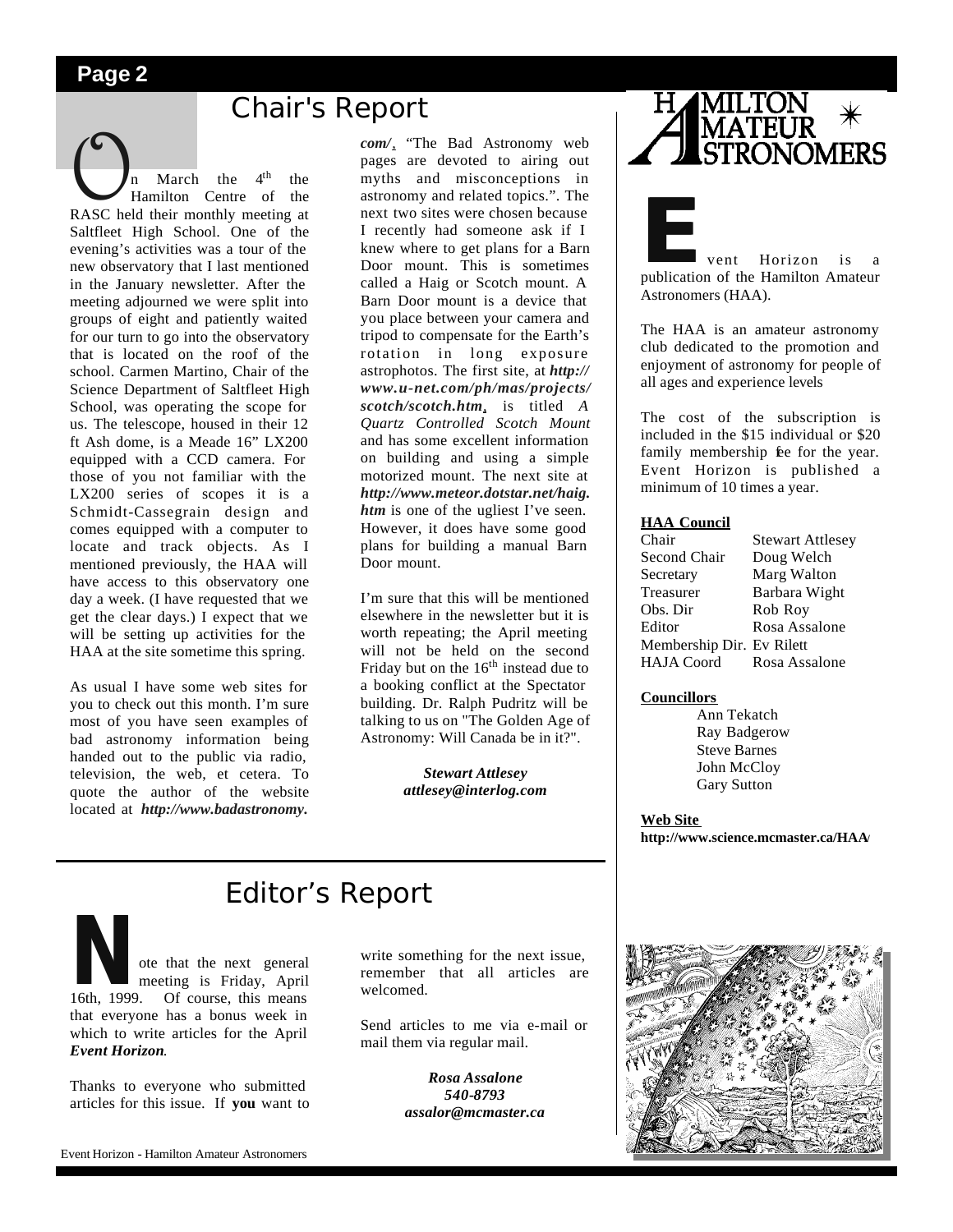## What Are Variable Stars?

**Variable stars are stars**<br>that change in<br>brightness. These brightness that change in changes can range from a few hundredths to as much as twenty magnitudes over periods of a fraction of a second to years, depending on the type of variable star. Stars change in brightness when they are very young, or when they are very old or dying.

There are now over 28,000 stars known to be variable, and 14,000 more that are suspected to be changing in brightness in our galaxy, the Milky Way. Variable stars are classified as either intrinsic, wherein variability is caused by physical changes such as pulsation or eruption in the star or stellar system (pulsating variables and eruptive variables), or extrinsic, wherein variability is caused by

the eclipse of one star by another or by the effects of stellar rotation (eclipsing binaries and rotating variables).

#### **Famous Variables**

Some of the more famous variable stars include supernovae (such as the supernova in the Large Magellanic Cloud in 1987) and Cepheid variables (helpful in determining distances to far away galaxies and the age of the universe), the long period stars like Mira, and eclipsing binaries, such as Algol (the demon star) in Perseus.

Research on variable stars is important because it can provide much information about stellar properties, such as mass, radius, luminosity, temperature, internal and external structure, composition, and age. This information can then be used to understand other stars.

Professional astronomers have neither the available time nor the unlimited telescope access needed to gather data on the brightess changes of thousands of variable stars. But amateur astronomers utilizing visual, photographic, photoelectric, and now CCD techniques, are making a real and highly useful contribution to science by observing variable stars and submitting their observations to the AAVSO Inte rnational Database.



From*http://www.aavso.org*

#### **Constellation of the Month: Canes Venatici - The Hunting Dogs**

*(Continued from page 1)*

**NGC4214:** Bright, large, elongated galaxy of magnitude 9.8.

**NGC4244:** Bright, large, elongated edge-on galaxy of magnitude 10.2.

**NGC4449** The Box Galaxy: Bright, large, elongated irregular galaxy of magnitude 9.5. It is possible to see bright and dark areas surrounding the stellar nucleus.

**NGC4490:** Very bright, large,

elongated galaxy of magnitude 9.8. It forms an interacting pair with NGC4485. Both are bright and are easy to locate. This is a very nice object.

**NGC4656:** Bright, large, elongated galaxy of magnitude 10.4. A companion galaxy (NGC4657) is located at the NE end.

**NGC5005:** Very bright, large, elongated, spiral galaxy with an extremely bright nucleus and circular dust lanes. Magnitude is 9.8.

**NGC5033:** Bright, large, elongated galaxy with several filamentary arms. Magnitude is 10.1.

**NGC5350, 5353, 5354, 5355, 5358**. Hickson Galaxy Group 68: This is a group of 5 galaxies located SE of M51. Three of the five can be seen with an 8" scope, the rest require a 10-12".



Event Horizon - Hamilton Amateur Astronomers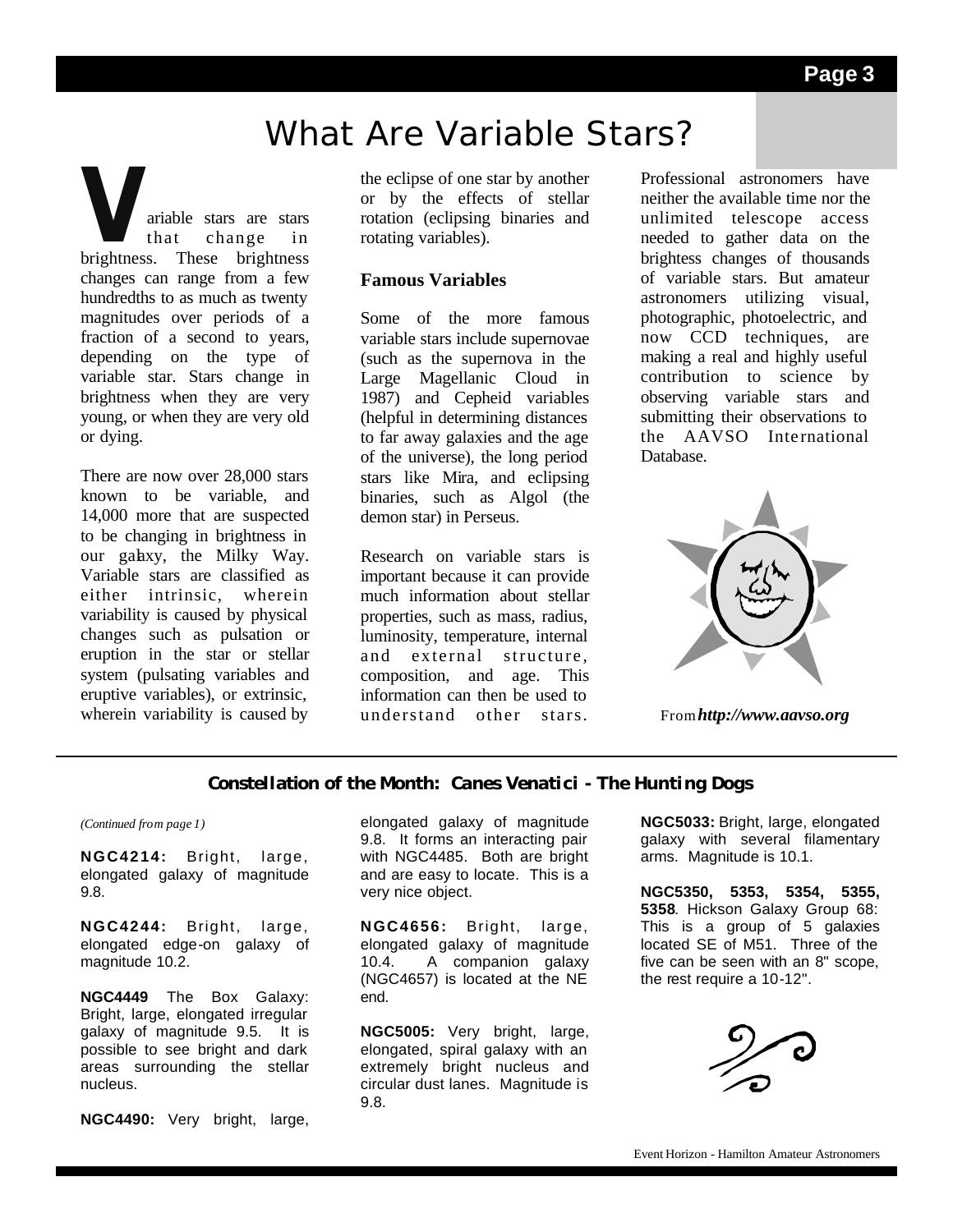## An experience of a lifetime of experiences.

**O**n Saturday March 27 at 2:00 p.m. I will be doing my last official public show at the William J 2:00 p.m. I will be doing my last official McCallion Planetarium.

The show has three reasons for its existence. First it is a show for a small group of children. If you have children bring them along. Secondly it will be a training seminar for all those who would like to attend. Anyone that thinks that they might like to do shows in the future are strongly urged to attend. Finally, to anyone who has ever said, "Boy, I would really like to see how that Grant fellow gives his planetarium shows", this is your last chance.

Why would anyone want to give Planetarium shows? This is a very good question. The short answer is that over half of all of the club's revenue comes from these shows and therefore we are able to keep our dues down and still offer a great value to our members. However, this is not the reason that I do the shows. Firstly, whether my public is eight or eighty, I really like getting out, meeting people and passing on my love for astronomy to them. Public nights have become a sort of learning discipline; it gives me a direction in my astronomical studies, for in order to keep the shows lively not only must I keep current, I must also know my basics. I am not big on television; I would rather be active than passive. Finally, I must confess that I am a

bit of a ham.

Not that I am foreseeing a massive turnout, but if there is, this is how the show(s) shall be run. Children first, trainees next, followed by members and their families, and finally the general public will be seated. I will not leave anyone out even if I have to do a dozen shows!

What better way to cap off over 21 years of giving public shows than by giving another public show?

*Grant Dixon*

*dixon@netaccess.on.ca 627-3683*

## WHO SAID IT?

There is no better<br>
opportunity of<br>
sky in peace than on a the pitchopportunity of enjoying the starry black foredeck of a ship sailing through southern waters. In the balmy night you can stretch out on your back on a tarpaulin, and if you have a flashlight and a star



map, you can quite leisurely fix the eternal figures of the constellations in your memory and identify them.....

It has always irked me as improper that there are still so many people for whom the sky is no more than a mass of random points of light.... It is quite possible for a layman in the field of astronomy like myself to enjoy recognizing all those noble, striking figures, which become all the more real as you get to know them better.

*Submitted by Rob Roy See page 6 for the answer.*

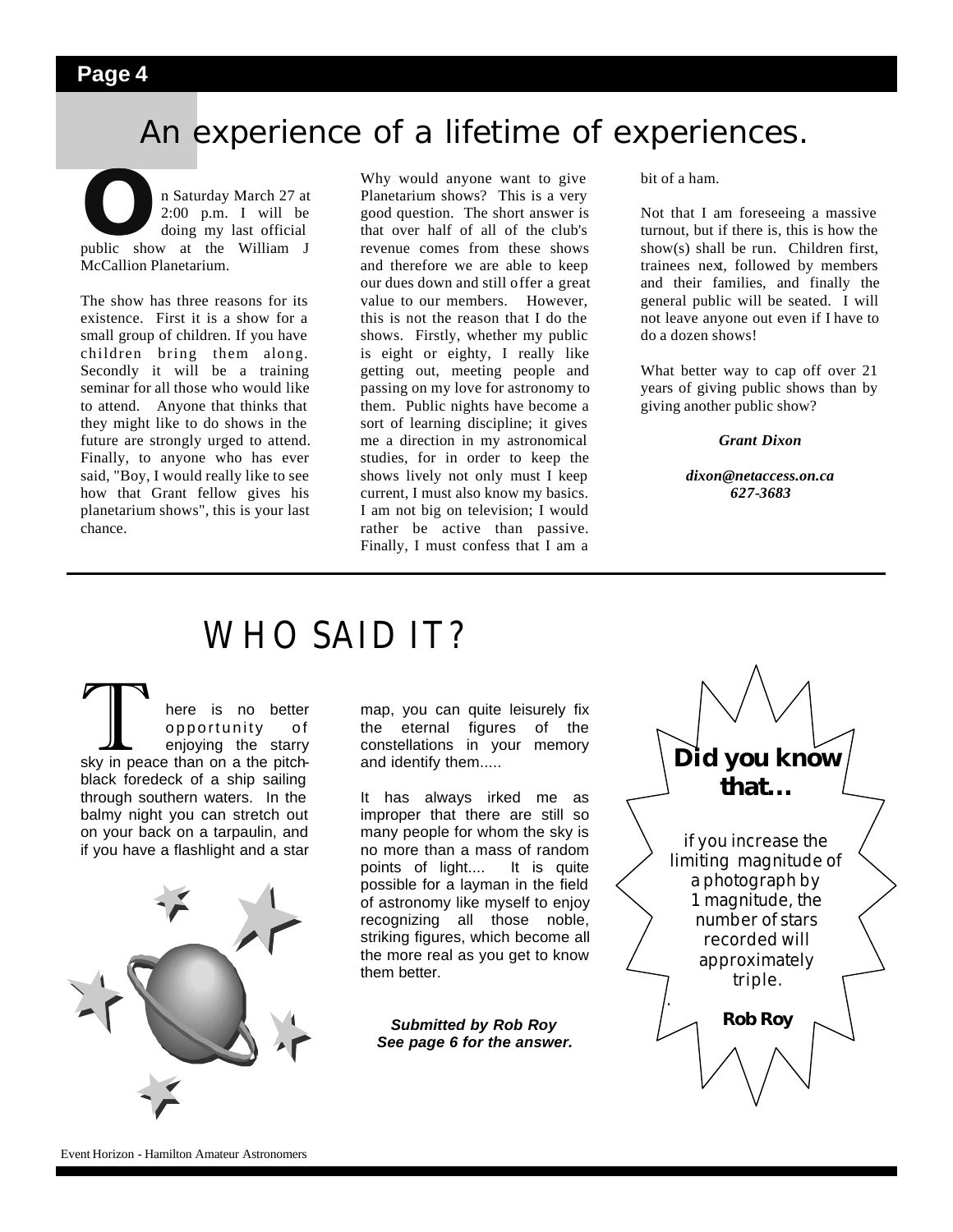## Letter to Terence Dickinson

January 1999

#### Dear Sir:

Although your review of the Meade ETX in the February issue Of Sky News was very fair as far as the ETX is concerned, I feel that it cast the 30 year old Questar in a somewhat shady light.

First of all, the ETX is a brand new off-the-shelf unit and the comparison instrument is 3 decades old. What is its past history? Did it fall down a flight of stairs? Were the optics clean or dirty? Was it a sell-off from a bankrupt university physics department? We know nothing of the history of this telescope. And yet it is held up as a fair comparison with a brand new unit. To be fairly done, it should have gone back to Questar for an inspection-overhaul and then the comparison would be more valid. What would be the results with a 30 year old ETX?

You state that very little difference could be seen below 110 diameters. I would argue that there would be very little difference between the optical performances of a garden-variety 60mm refractor and a larger



apochromat at powers below 70, given that the achromat is smaller than the Questar and the ETX. It is, as you indicate, that the performance between the 2 Maksutovs spreads farther apart as the power of magnification increases beyond the 'low' and the 'moderate'. I would also argue that the differences would become very much evident as the two were pushed beyond the 160 or 180 range. Some dimness of image would set in, in both cases, but the quality of the Questar image would remain long after the Meade's began to deteriorate. This deterioration would most likely be exponential or 'geometric' rather than simple linear fall-off.

How Meade produces the telescopes it does and has become, arguably, the largest optical company in the world in so short a time is very puzzling. They charge domestic prices for instrumentation that should cost as much, as a luxury automobile. And still them purport to have as high a quality as much more expensive equipment! How is this possible? There is no such thing as a 'free lunch', so clearly there has been a relaxation of standards somewhere.If optical elements are being 'sucked' into shape and then ground, the optical figure is going to show its shortcomings when 'the heat' is turned up and image deterioration becomes noticeable.

Another thing becomes apparent as you look at the two telescopes in the same picture. That is the workmanship that is evident in the Questar. You mention the solidity of the feel of it which is just not there in the ETX. In my estimation, the mechanical details and the metal work, alone, in that telescope have to cost about Cdn. \$3000. How anyone can produce that qualityself-clutching stainless steel friction drives and the rest of the flawless lathe work for this number of present-day dollars, is amazing. Handling the two instruments would reveal a tremendous disparity in quality. A shaky mount is going to make high-power focussing all but impossible.

Finally, we come to the topic of Questar's inventor, Lawrence Braymer, a portrait painter, who wanted each instrument bearing his 'stamp' to be a work of art. This amateur natural historian worked very hard to maintain this tradition and 50 years later, his company still does. I believe that around 20% of Questars go to amateur users and the rest are built for industrial and military applications. The quality is definitely there.

If the ETX and the Questar were free or were the same price, do we have to ask which one people would automatically take?

> Yours very truly, Michael Jefferson